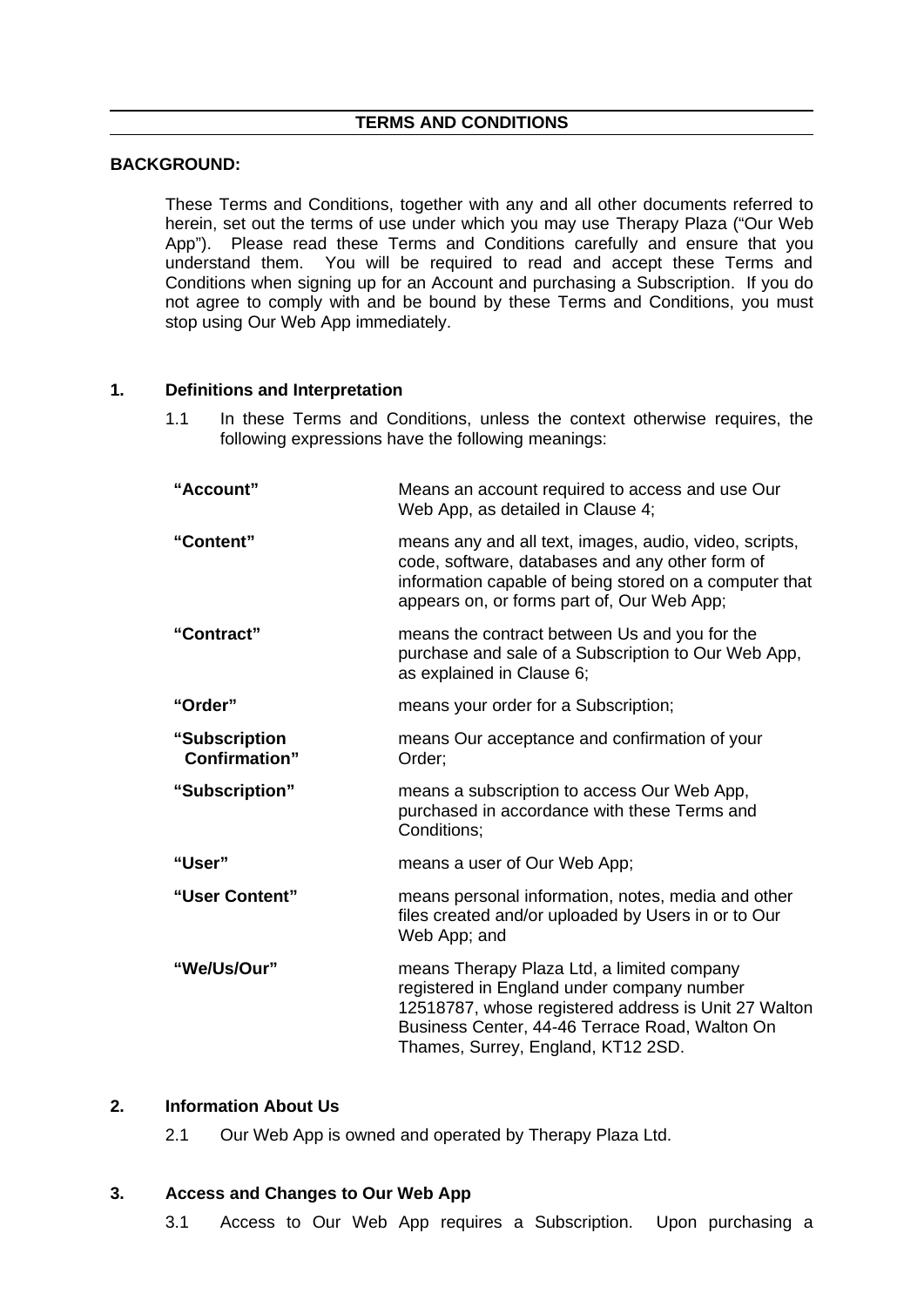Subscription, Our Web App will be available to you for the duration of that Subscription and any and all subsequent renewals.

- 3.2 We may from time to time make changes to Our Web App:
	- 3.2.1 Minor changes may be required to make underlying technical alterations, for example, to fix an error or to address a security issue. We will inform you by email of any such changes (including, if applicable, anything that you need to do), however they will be unlikely to materially affect your use of Our Web App;
	- 3.2.2 Minor changes may be made to reflect changes in the law or other regulatory requirements. We will inform you by email of any such changes (including, if applicable, anything that you need to do), however they will be unlikely to materially affect your use of Our Web App; and
	- 3.2.3 We will continue to develop and improve Our Web App over time, in some cases making significant changes to it. You will be kept fully informed of any and all such changes.
- 3.3 We will always aim to ensure that Our Web App is available at all times. In certain limited cases, however, We may need to temporarily suspend availability to make certain changes outlined under sub-Clause 3.2. Unless We are responding to an emergency or an urgent issue, We will inform you in advance of any interruptions to the availability of Our Web App. If We need to suspend Our Web App for longer than one week, We will add the corresponding time to the duration of your current Subscription period at no cost to you. If We need to suspend Our Web App for longer than one month you may also have a right to cancel. Please refer to sub-Clause 8.4.5 for details.

### **4. Accounts**

- 4.1 An Account is required to use Our Web App.
- 4.2 You may not create an Account if you are under 18 years of age.
- 4.3 When creating an Account, the information you provide must be accurate and complete. If any of your information changes at a later date, it is your responsibility to ensure that your Account is kept up-to-date.
- 4.4 We require that you choose a strong password for your Account, consisting of a combination of lowercase and uppercase letters, and containing 8 characters or more. It is your responsibility to keep your password safe. You must not share your Account with anyone else. If you believe your Account is being used without your permission, please contact Us immediately. We will not be liable for any unauthorised use of your Account.
- 4.5 You must not use anyone else's Account.
- 4.6 Any personal information provided in your Account will be collected, used, and held in accordance with your rights and Our obligations under the UK's data protection legislation, as set out in Clause 21.
- 4.7 If you wish to close and delete your Account, you may do so at any time by sending Us an email. Closing your Account will result in the removal of your information from Our system. If you have an active Subscription, your Account will remain active for the duration of the remainder of the Subscription period you are currently in. Closing your Account will cancel the auto-renewal of your Subscription, where applicable. Closing your Account will also remove any User Content that you have created or uploaded from Our system. To avoid losing anything that you have created or uploaded using Our Web App,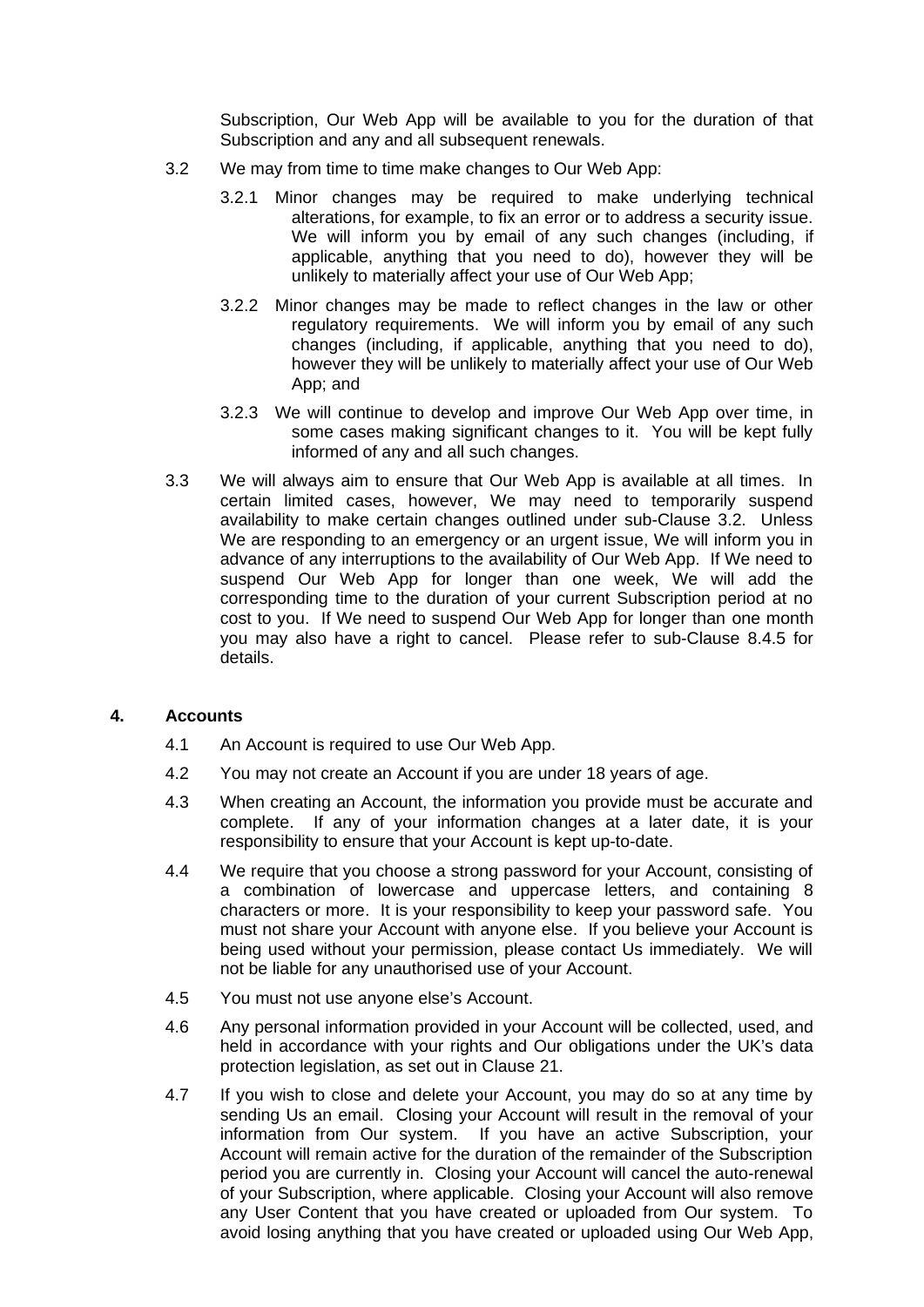please ensure that you download your User Content to your computer or device before closing your Account.

# **5. Subscriptions, Pricing and Availability**

- 5.1 We make all reasonable efforts to ensure that all general descriptions of the services available from Us (specifically, Our Web App) correspond to the actual services that will be provided to you. There may, however, be minor variations from descriptions from time to time.
- 5.2 Where appropriate, you may be required to select your required Subscription. Different types of Subscription provide access to different features in Our Web App. Please ensure that you select the appropriate Subscription when prompted.
- 5.3 All pricing information is correct at the time of going online. We reserve the right to change prices and to add, alter, or remove special offers from time to time and as necessary. Changes will not affect Subscriptions that have already been purchased, but may affect renewals of Subscriptions.
- 5.4 All Subscription prices are checked by Us when your purchase is processed. In the unlikely event that We have shown incorrect pricing information, We will contact you in writing before processing your purchase to ask you how you wish to proceed. We will not charge you or activate your Subscription until you respond. If We do not receive a response from you within 7 days, We will treat your purchase as cancelled and notify you accordingly in writing.
- 5.5 Prices do not include VAT and no VAT is charged.

# **6. Subscriptions – How Contracts Are Formed**

- 6.1 You will be guided through the Subscription process when you make a purchase. Before confirming a purchase, you will be given the opportunity to review your chosen Subscription and amend any errors in your Order. Please ensure that you check carefully before confirming your purchase.
- 6.2 No part of Our Web App, website or any other material constitutes a contractual offer capable of acceptance. By purchasing a Subscription, you are making Us a contractual offer that We may, at Our sole discretion, accept. Our acceptance is indicated by Us sending you a Subscription Confirmation by email. Only once We have sent you a Subscription Confirmation will there be a legally binding contract between Us and you ("the Contract").
- 6.3 Subscription Confirmations contain the following information:
	- 6.3.1 Confirmation of your chosen Subscription including full details of the main characteristics and features of Our Web App available as part of that Subscription;
	- 6.3.2 Fully itemised pricing, including, where appropriate, taxes and other additional charges;
	- 6.3.3 Details of the duration of your Subscription including the start date and the end and/or renewal date;
- 6.4 If We do not accept or cannot process your Subscription purchase for any reason, no payment will be taken under normal circumstances. If We have taken payment in such circumstances, the payment will be refunded to you as soon as possible and in any event within 30 days.
- 6.5 Subject to the cancellation provisions in Clause 8, once you have confirmed your Subscription purchase, your Subscription cannot be changed until the end or renewal date of that Subscription. Changes made to an auto-renewing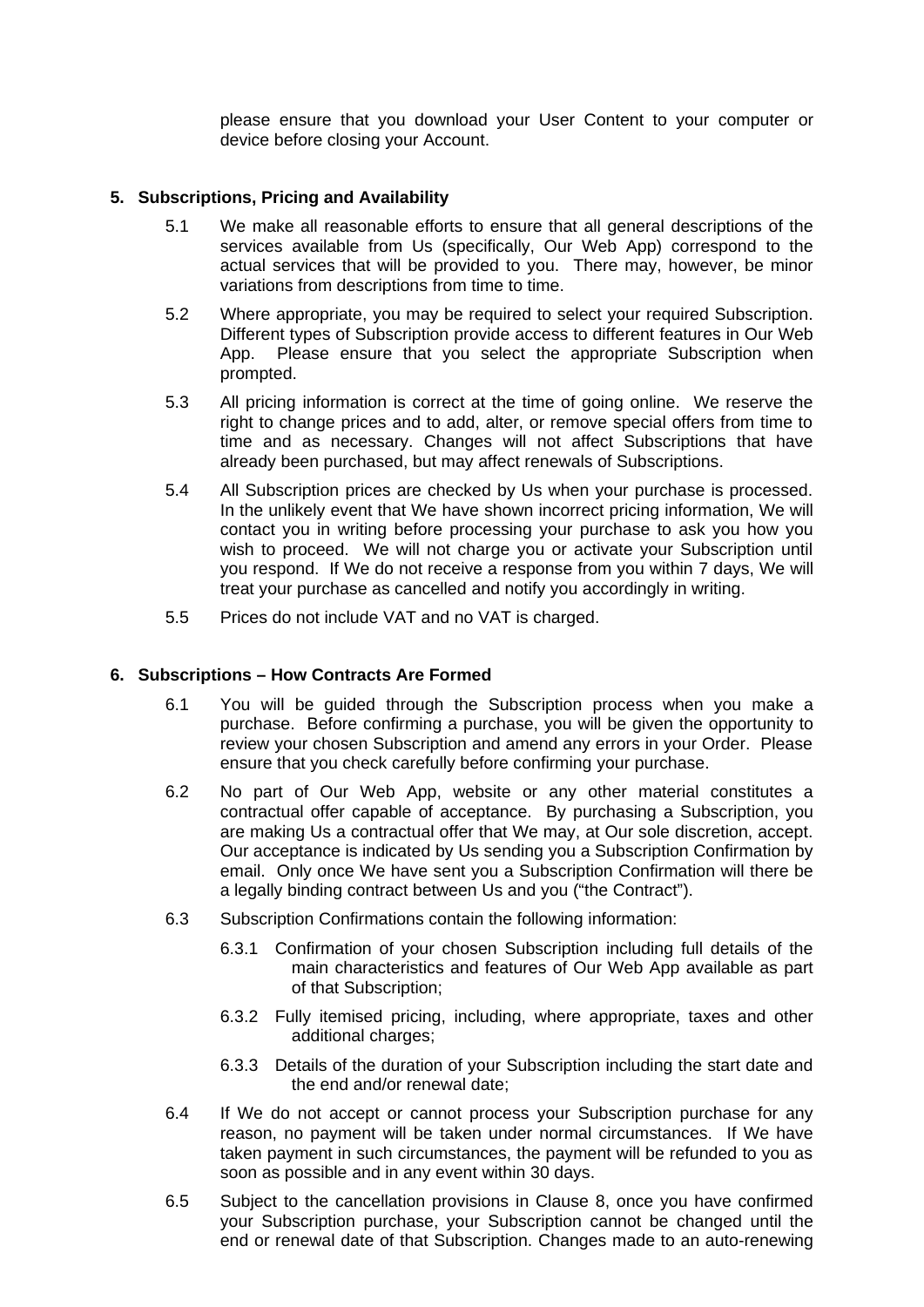Subscription will take effect when the Subscription is renewed.

6.6 By purchasing a Subscription, you are expressly requesting that you wish access to Our Web App to be made available to you immediately (and will be required to acknowledge this). If you are a consumer, this will result in your right to cancel during the "cooling-off" period being lost. Please be aware that We do not offer any Subscriptions that do not begin immediately. For more details of cancellation, please refer to Clause 8.

# **7. Payment**

- 7.1 Payment for Subscriptions will be due at the time of purchase. Your chosen payment method will be billed immediately upon confirmation of your Subscription.
- 7.2 We accept the following methods of payment:
	- 7.2.1 Online payments via our chosen payment processor;
- 7.3 We do not charge any additional fees for any of the payment methods listed above.

# **8. Cancellation**

- 8.1 Consumers (but not business customers) have a legal right to a "cooling-off" period within which distance sales contracts (including those formed online) can be cancelled for any reason. This period, if applicable, begins once a contract is formed and ends at the end of 14 calendar days after that date.
- 8.2 Please note that, as explained in sub-Clause 6.7, because access to Our Web App is made available immediately upon the purchase of a Subscription, the 14-day cooling-off period does not apply.
- 8.3 In lieu of the 14-day cooling-off period, We offer a limited short-term cancellation right to both consumers and business customers if you have purchased a Subscription by mistake or have allowed a Subscription to autorenew when you did not want it to be renewed. Please contact Us within 7 days of the start date of the Subscription at support@therapyplaza.co.uk.
- 8.4 You may cancel at any time in the following limited circumstances and you may be entitled to a full or partial refund for services or digital content not provided:
	- 8.4.1 We have incorrectly described Our Web App or it is faulty (please refer to Clause 16 for more details); or
	- 8.4.2 We have informed you of an upcoming change to Our Web App or to these Terms and Conditions that you do not agree to; or
	- 8.4.3 We have informed you of an error in the price or description of your Subscription or Our Web App and you do not wish to continue; or
	- 8.4.4 There is a risk that the availability of Our Web App may be significantly delayed due to events outside of Our control; or
	- 8.4.5 We have informed you that We have suspended, or are planning to suspend, availability of Our Web App for a period greater than one month; or
	- 8.4.6 We have breached these Terms and Conditions or have in any way failed to comply with Our legal obligations to you.
- 8.5 Subject to sub-Clause 8.4, non-renewing Subscriptions cannot be cancelled.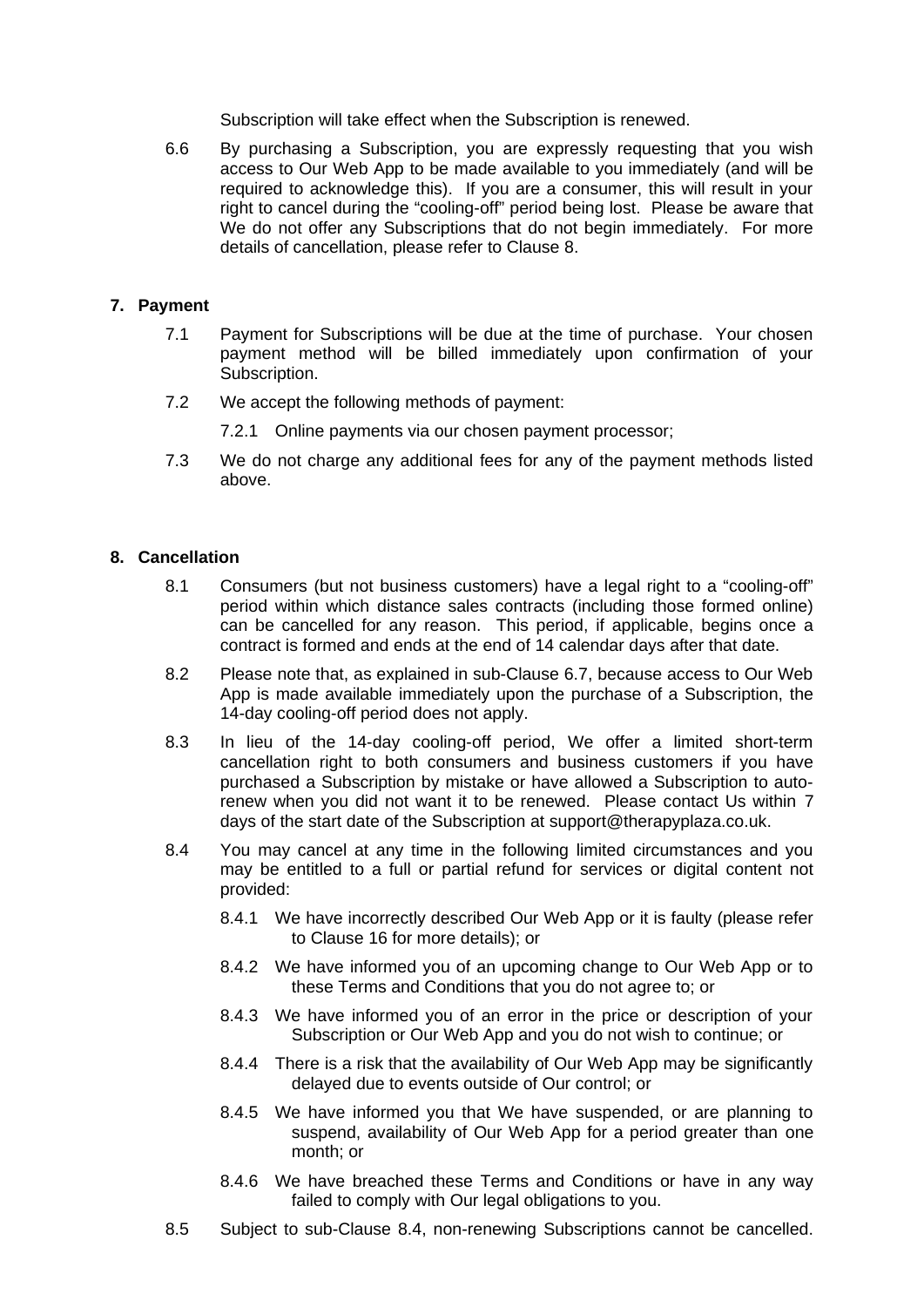(This is also subject to the short-term right set out in sub-Clause 8.3). Autorenewing Subscriptions can be cancelled at any time, however (also subject to sub-Clause 8.4 and to sub-Clause 8.3), no refunds can be provided and you will continue to have access to Our Web App for the duration of the remainder of the Subscription period you are currently in. Cancelling an auto-renewing Subscription only prevents it from being auto-renewed.

- 8.6 To cancel a Subscription for any reason, please inform us using one of the following methods:
	- 8.6.1 By email at support@therapyplaza.co.uk; or
	- 8.6.2 Online using Our cancellation form at your Therapy Plaza settings page.
- 8.7 We may ask you why you have chosen to cancel your Subscription and may use any answers you provide to improve Our Web App in the future, however please note that you are under no obligation to provide any details if you do not wish to.
- 8.8 Any and all refunds due to you will be made no later than 14 calendar days after the date on which We acknowledge your cancellation. Refunds will be made to your original payment method.
- 8.9 In certain limited circumstances We may cancel your Subscription and/or close your Account. If We take such action, you will be notified by email and We will provide an explanation for the cancellation and/or closure.
	- 8.9.1 If your Account is closed and your Subscription cancelled because you have breached these Terms and Conditions, you will not be entitled to a refund. If you believe We have closed your Account and cancelled your Subscription in error, please contact Us at support@therapyplaza.co.uk.
	- 8.9.2 If your Account is closed and/or your Subscription is cancelled for any other reason, you will be refunded the remaining balance of your Subscription. The refund will be calculated based upon the price of your Subscription being divided by the total number of days in the Subscription and multiplied by the number of whole days remaining until the end of the Subscription (or, in the case of auto-renewing Subscriptions, until the renewal date). Any and all refunds due to you will be made no later than 14 calendar days after the date on which the closure and/or cancellation becomes effective. Refunds will be made to your original payment method.

# **9. Our Intellectual Property Rights and Licence**

- 9.1 We grant Users a limited, non-exclusive, revocable, worldwide, nontransferable licence to use Our Web App to keep clinical notes, maintain personal details of clients and persons linked to clients, and keep media forming part of a client's clinical record for personal and business purposes, subject to these Terms and Conditions.
- 9.2 Subject to the licence granted to Us under sub-Clause 12.3, Users retain the ownership of copyright and other intellectual property rights in their User Content (subject to any third party rights in that User Content and the terms of any licence under which you use such Content).
- 9.3 All other Content included in Our Web App (including all user-facing material, and all underlying material such as code, software and databases) and the copyright and other intellectual property rights in that Content, unless specifically labelled otherwise, belongs to or has been licensed by Us. All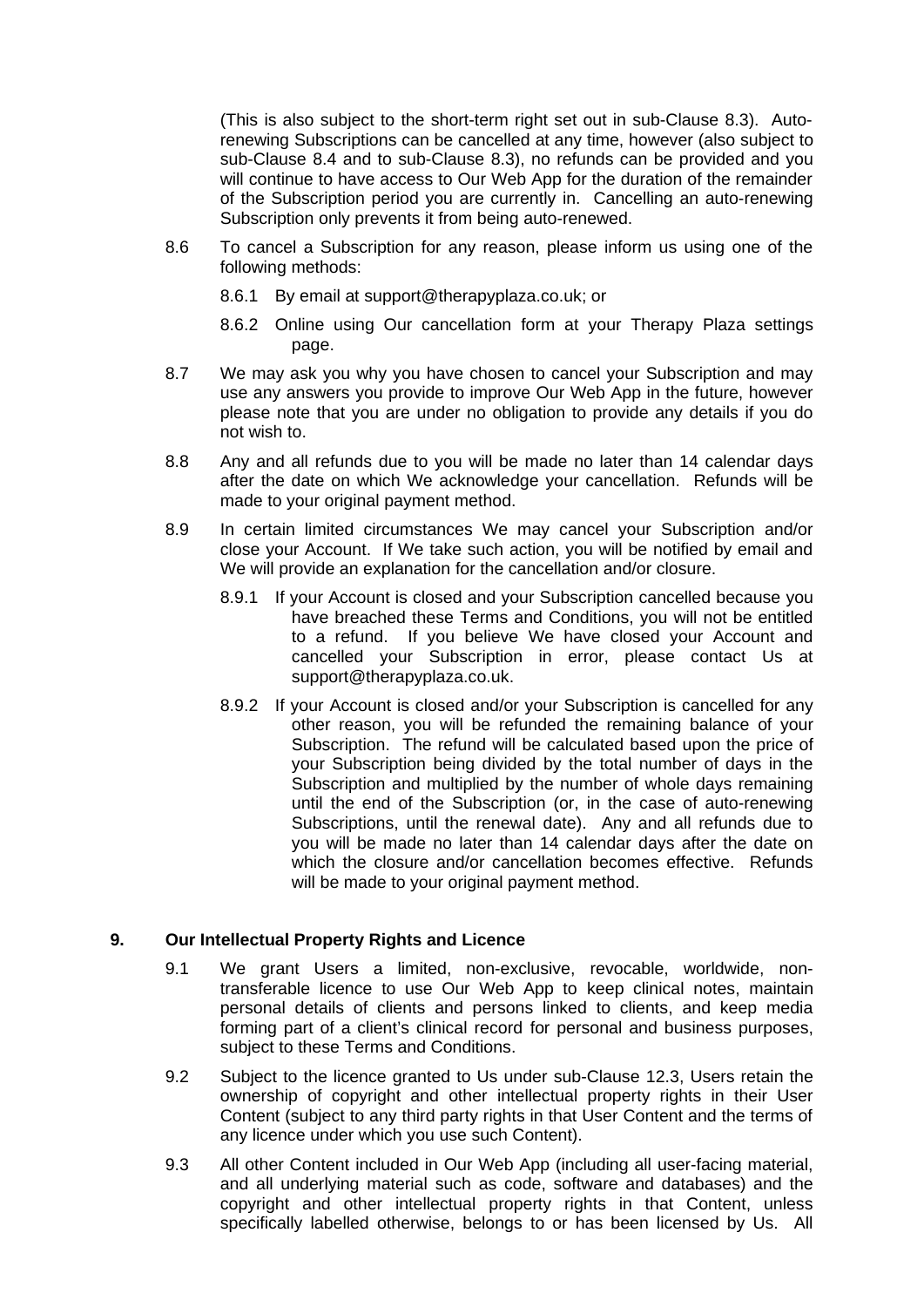Content is protected by applicable United Kingdom and international intellectual property laws and treaties.

- 9.4 By accepting these Terms and Conditions, you hereby undertake:
	- 9.4.1 Not to copy, download or otherwise attempt to acquire any part of Our Web App:
	- 9.4.2 Not to disassemble, decompile or otherwise reverse engineer Our Web App;
	- 9.4.3 Not to allow or facilitate any use of Our Web App that would constitute a breach of these Terms and Conditions; and
	- 9.4.4 Not to embed or otherwise distribute Our Web App on any website, ftp server or similar.

### **10. Links to Our Web App**

- 10.1 You may link to Our Web App is hosted provided that:
	- 10.1.1 You do so in a fair and legal manner;
	- 10.1.2 You do not do so in a manner that suggests any form of association, endorsement or approval on Our part where none exists;
	- 10.1.3 You do not use any of Our logos or trade marks (or any others displayed on Our Web App) without Our express written permission; and
	- 10.1.4 You do not do so in a way that is calculated to damage Our reputation or to take unfair advantage of it.
- 10.2 You may not link to Our Web App from any other website the content of which contains material that:
	- 10.2.1 Is sexually explicit;
	- 10.2.2 Is obscene, deliberately offensive, hateful or otherwise inflammatory;
	- 10.2.3 Promotes violence;
	- 10.2.4 Promotes or assists in any form of unlawful activity;
	- 10.2.5 Discriminates against, or is in any way defamatory of, any person, group or class of persons, race, sex, religion, nationality, disability, sexual orientation, or age;
	- 10.2.6 Is designed or is otherwise likely to threaten, harass, annoy, alarm, inconvenience, upset, or embarrass another person;
	- 10.2.7 Is calculated or is otherwise likely to deceive another person;
	- 10.2.8 Is designed or is otherwise likely to infringe (or threaten to infringe) another person's privacy;
	- 10.2.9 Misleadingly impersonates any person or otherwise misrepresents the identity or affiliation of a particular person in a way that is calculated to deceive (obvious parodies are not included in this definition provided that they do not fall within any of the other provisions of this sub-Clause 10.2);
	- 10.2.10 Implies any form of affiliation with Us where none exists;
	- 10.2.11 Infringes, or assists in the infringement of, the intellectual property rights (including, but not limited to, copyright, trade marks, patents and database rights) of any other party; or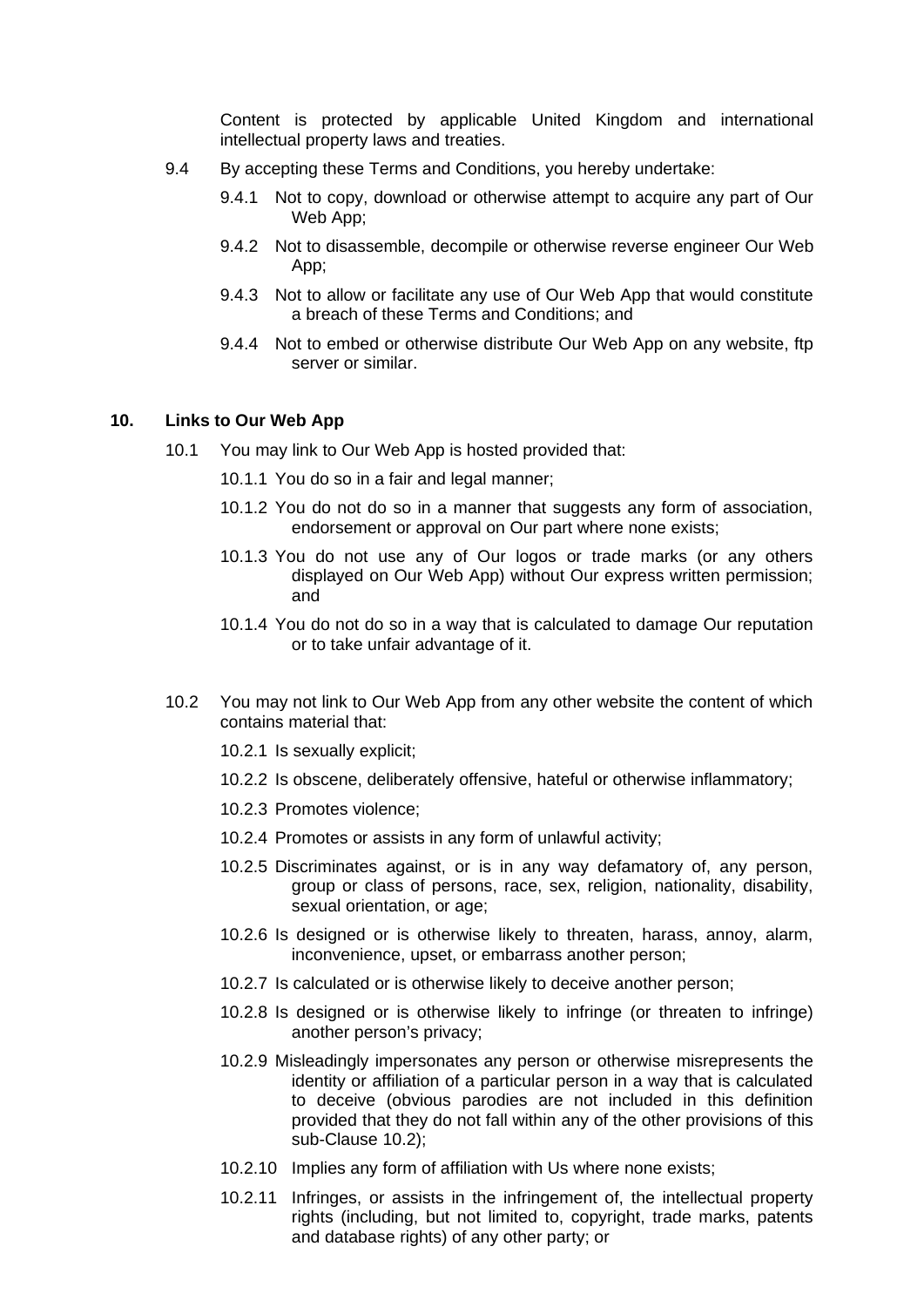- 10.2.12 Is made in breach of any legal duty owed to a third party including, but not limited to, contractual duties and duties of confidence.
- 10.3 Please note that the content criteria described above in sub-Clause 10.2 apply only to content over which the owner and/or operator of the website in question has direct control. You will not, therefore, be in breach of these Terms and Conditions if, for example, other users of a website on which you establish a link to Our Web App post content such as comments that violate the above criteria.

### **11. Links to Other Content**

We may provide links to other content such as websites, web apps and downloadable apps. Unless expressly stated, this content is not under Our control. We neither assume or accept responsibility or liability for such third party content. The provision of a link by Us is for reference only and does not imply any endorsement of the linked content or of those in control of it.

### **12. User Content**

- 12.1 You agree that you will be solely responsible for any and all User Content that you create or upload using Our Web App. Specifically, you agree, represent and warrant that you have the right to create or upload the User Content and the right to use all materials of which it is comprised and that it will not contravene any aspect of Our Acceptable Usage Policy, detailed in Clause 14.
- 12.2 You agree that you will be liable to Us and will, to the fullest extent permissible by law, indemnify Us for any breach of the warranties given by you under sub-Clause 12.1. You will be responsible for any loss or damage suffered by Us as a result of such breach.
- 12.3 You (or your licensors, as appropriate) retain ownership of your User Content and all intellectual property rights subsisting therein. By creating or uploading User Content, you grant Us an unconditional, non-exclusive, fully transferable, royalty-free, perpetual, worldwide licence to use, store, archive, syndicate, publish, transmit, adapt, and edit your User Content for the purposes of operating Our Web App.
- 12.4 If you wish to remove User Content, you may do so by e-mailing us at support@therapyplaza.co.uk. Removing User Content also revokes the licence granted to Us to use that User Content under sub-Clause 12.3. You acknowledge, however, that caching or references to your User Content may not be made immediately unavailable (or may not be made unavailable at all where they are outside of Our reasonable control).
- 12.5 We may reject, reclassify, or remove any User Content created or uploaded using Our Web App where that User Content, in Our sole opinion, violates Our Acceptable Usage Policy, or if We receive a complaint from a third party and determine that the User Content in question should be removed as a result.

### **13. Intellectual Property Rights and User Content**

- 13.1 All User Content and the intellectual property rights subsisting therein, unless specifically labelled otherwise, belongs to or has been licenced by the relevant User. All User Content is protected by applicable United Kingdom and international intellectual property laws and treaties.
- 13.2 Users may not copy, distribute, publicly perform, publicly display, reproduce or create derivative works based upon, another User's User Content without first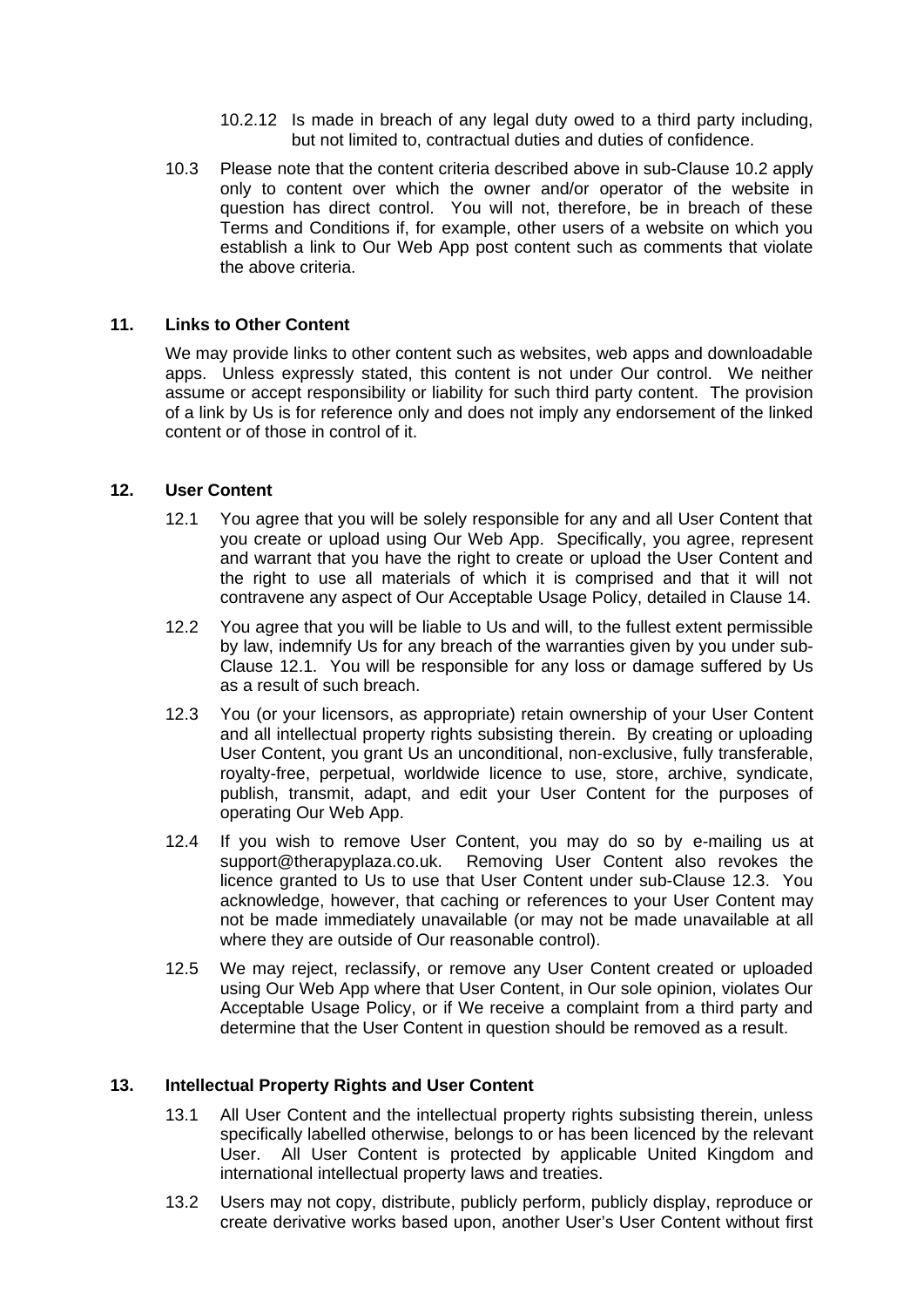obtaining the express consent of the User to whom the User Content in question belongs.

### **14. Acceptable Usage Policy**

- 14.1 You may only use Our Web App in a manner that is lawful and that complies with the provisions of this Clause 14. Specifically:
	- 14.1.1 You must ensure that you comply fully with any and all applicable local, national and international laws and/or regulations;
	- 14.1.2 You must not use Our Web App in any way, or for any purpose, that is unlawful or fraudulent;
	- 14.1.3 You must not use Our Web App to knowingly send, upload, or in any other way transmit data that contains any form of virus or other malware, or any other code designed to adversely affect computer hardware, software or any data of any kind; and
	- 14.1.4 You must not use Our Web App in any way, or for any purpose, that is intended to harm any person or persons in any way.
- 14.2 The following types of User Content are not permitted on Our Web App and you must not create, submit, communicate or otherwise do anything that:
	- 14.2.1 is sexually explicit;
	- 14.2.2 is obscene, deliberately offensive, hateful, or otherwise inflammatory;
	- 14.2.3 promotes violence;
	- 14.2.4 promotes or assists in any form of unlawful activity;
	- 14.2.5 discriminates against, or is in any way defamatory of, any person, group or class of persons, race, sex, religion, nationality, disability, sexual orientation, or age;
	- 14.2.6 is intended or otherwise likely to threaten, harass, annoy, alarm, inconvenience, upset, or embarrass another person;
	- 14.2.7 is calculated or otherwise likely to deceive;
	- 14.2.8 is intended or otherwise likely to infringe (or threaten to infringe) another person's right to privacy;
	- 14.2.9 misleadingly impersonates any person or otherwise misrepresents your identity or affiliation in a way that is calculated to deceive (obvious parodies are not included within this definition provided that they do not fall within any of the other provisions of this sub-Clause 14.2);
	- 14.2.10 implies any form of affiliation with Us where none exists;
	- 14.2.11 infringes, or assists in the infringement of, the intellectual property rights (including, but not limited to, copyright, patents, trade marks and database rights) of any other party; or
	- 14.2.12 is in breach of any legal duty owed to a third party including, but not limited to, contractual duties and duties of confidence.
- 14.3 We reserve the right to suspend or terminate your Account and/or your access to Our Web App if you materially breach the provisions of this Clause 14 or any of the other provisions of these terms and conditions. Specifically, We may take one or more of the following actions:
	- 14.3.1 Suspend, whether temporarily or permanently, your Account and/or your right to access Our Web App (for more details regarding such cancellation, please refer to sub-Clause 8.9);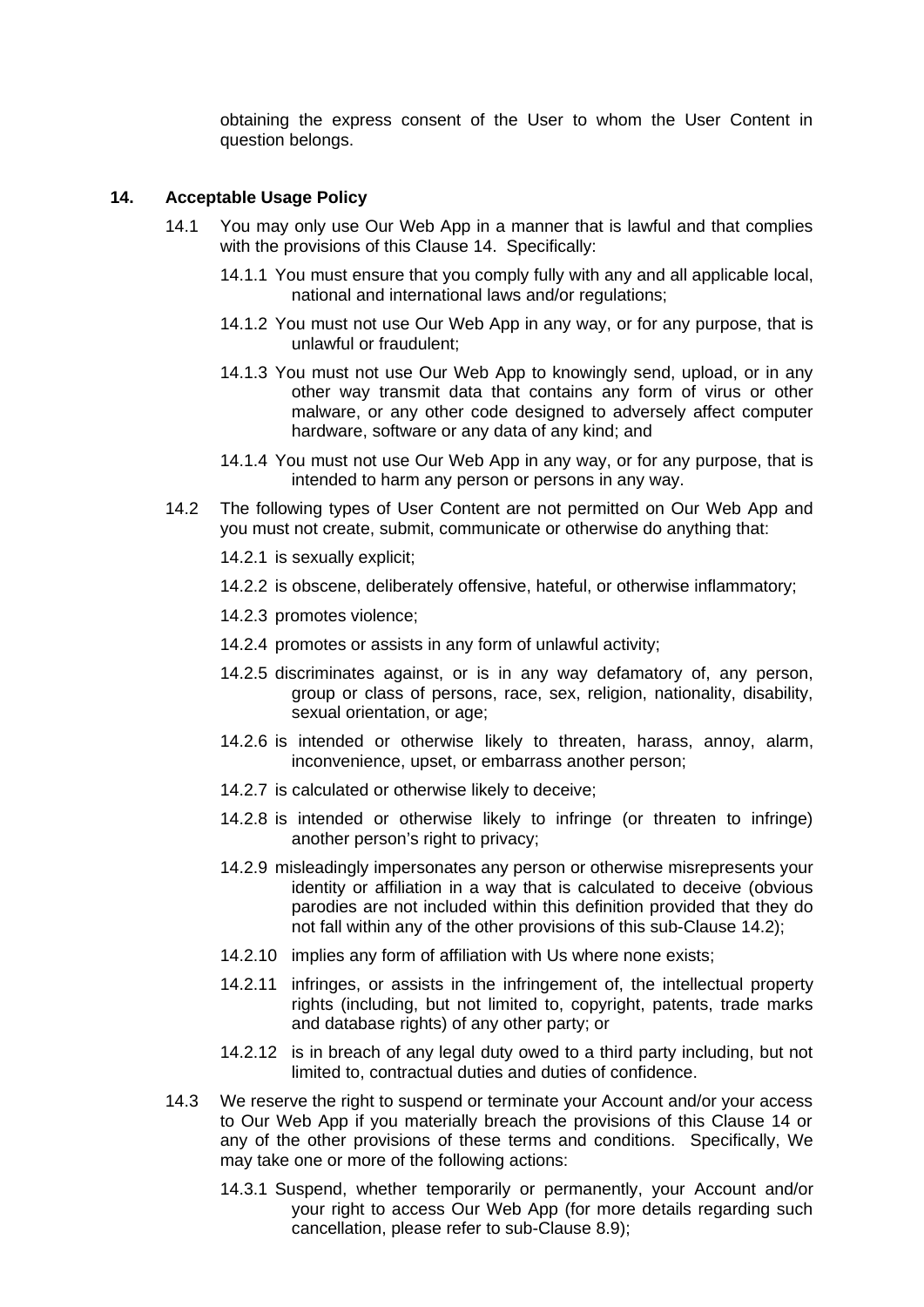- 14.3.2 Remove any of your User Content which violates this Acceptable Usage Policy;
- 14.3.3 Issue you with a written warning;
- 14.3.4 Take legal proceedings against you for reimbursement of any and all relevant costs on an indemnity basis resulting from your breach;
- 14.3.5 Take further legal action against you as appropriate;
- 14.3.6 Disclose such information to law enforcement authorities as required or as we deem reasonably necessary; and/or
- 14.3.7 Any other actions which We deem reasonably appropriate (and lawful).
- 14.4 We hereby exclude any and all liability arising out of any actions (including, but not limited to, those set out above) that We may take in response to breaches of these Terms and Conditions.

### **15. Advertising**

- 15.1 We may feature advertising within Our Web App.
- 15.2 You agree that you will not attempt to remove or hide any advertising using HTML/CSS or by any other method.
- 15.3 We are not responsible for the content of any advertising in Our Web App. Each advertiser is responsible for the content of their own advertising material. We will not be responsible for any advertising in Our Web App including, but not limited to, any errors, inaccuracies, or omissions.

### **16. Problems with Our Web App and Consumers' Legal Rights**

- 16.1 If you have any questions or complaints regarding Our Web App, please email Us at support@therapyplaza.co.uk or by using any of the methods provided on Our contact page at www.therapyplaza.co.uk.
- 16.2 If you are a consumer, you have certain legal rights under the Consumer Rights Act 2015 that may apply to Our Web App:
	- 16.2.1 Any digital content provided by Us must be as described, fit for purpose, and of satisfactory quality. If digital content is faulty, you may be entitled to a repair or replacement. If a fault cannot be remedied, or has not been remedied within a reasonable time and without significant inconvenience to you, you may be entitled to a full or partial refund. If, as a result of Our failure to exercise reasonable care and skill, any digital content of which Our Web App is comprised (that is not User Content) damages your device or other digital content belonging to you, you may be entitled to a repair or compensation.
	- 16.2.2 Any services provided by Us must be provided with reasonable care and skill and in compliance with information provided by Us. If We fail to do so, you may be entitled to require Us to repeat or otherwise fix the problem or, if We cannot provide such a remedy, a full or partial refund.
	- 16.2.3 For more details concerning your rights and remedies as a consumer, please contact your local Citizens Advice Bureau or Trading Standards Office.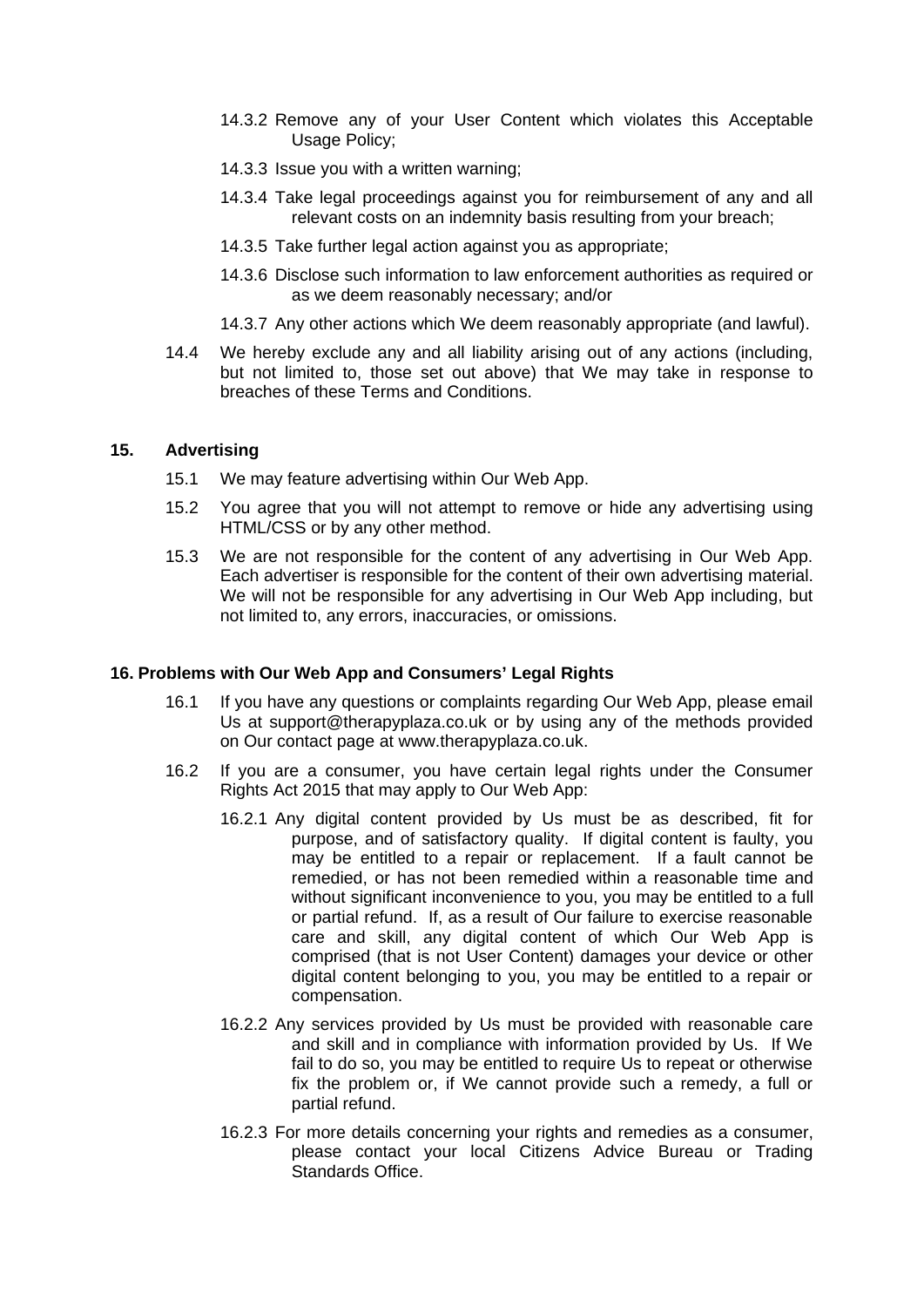### **17. Disclaimers**

- 17.1 No part of Our Web App or any accompanying documentation (whether provided in electronic form or otherwise) constitutes advice on which you should rely and is provided for general information purposes only. Professional or specialist advice should always be sought before taking any action relating to clinical decision making.
- 17.2 Subject to your legal rights if you are a consumer (as summarised above in Clause 16), insofar as is permitted by law, We make no representation, warranty, or guarantee that Our Web App will meet your requirements, that it will be fit for a particular purpose, that it will not infringe the rights of third parties, that it will be compatible with all software and hardware, or that it will be secure.
- 17.3 We make reasonable efforts to ensure that the content contained within Our Web App is complete, accurate and up-to-date. We do not, however, make representations, warranties or guarantees (whether express or implied) that Our Web App (and the content therein) is complete, accurate or up-to-date.
- 17.4 We are not responsible for the content or accuracy, or for any opinions, views, or values expressed in any User Content created or uploaded using Our Web App. Any such opinions, views, or values are those of the relevant User, and do not reflect Our opinions, views, or values in any way.

### **18. Our Liability**

- 18.1 If you are a consumer, We will be liable to you for any foreseeable loss or damage that is caused by Us as a result of Our breach of these Terms and Conditions or Our failure to exercise reasonable care and skill. Loss or damage is foreseeable if it is either obvious that it will occur or was contemplated by you and Us when the Contract between us was formed.
- 18.2 If you are a business, to the fullest extent permissible by law, We accept no liability for any foreseeable loss in contract, tort (including negligence), for breach of statutory duty, or otherwise arising out of or in connection with the use of (or inability to use) Our Web App or the use of or reliance upon any Content (whether that Content is provided by Us or whether it is User Content) included in Our Web App.
- 18.3 To the fullest extent permissible by law, We accept no liability to consumers or businesses for loss or damage that is not foreseeable.
- 18.4 To the fullest extent permissible by law, We exclude all representations, warranties, and guarantees (whether express or implied) that may apply to Our Web App or any Content (including User Content) included in Our Web App.
- 18.5 If you are a business, We accept no liability for loss of profits, sales, business or revenue; loss of business opportunity, goodwill or reputation; loss of anticipated savings; business interruption; or for any indirect or consequential loss or damage.
- 18.6 We exercise all reasonable skill and care to ensure that Our Web App is free from viruses and other malware. Subject to sub-Clause 16.2.1, We accept no liability for any loss or damage resulting from a virus or other malware, a distributed denial of service attack, or other harmful material that may adversely affect your hardware, software, data or other material that occurs as a result of your use of Our Web App (including the downloading of any Content (including User Content) from it) or any other website or service that We may provide a link to.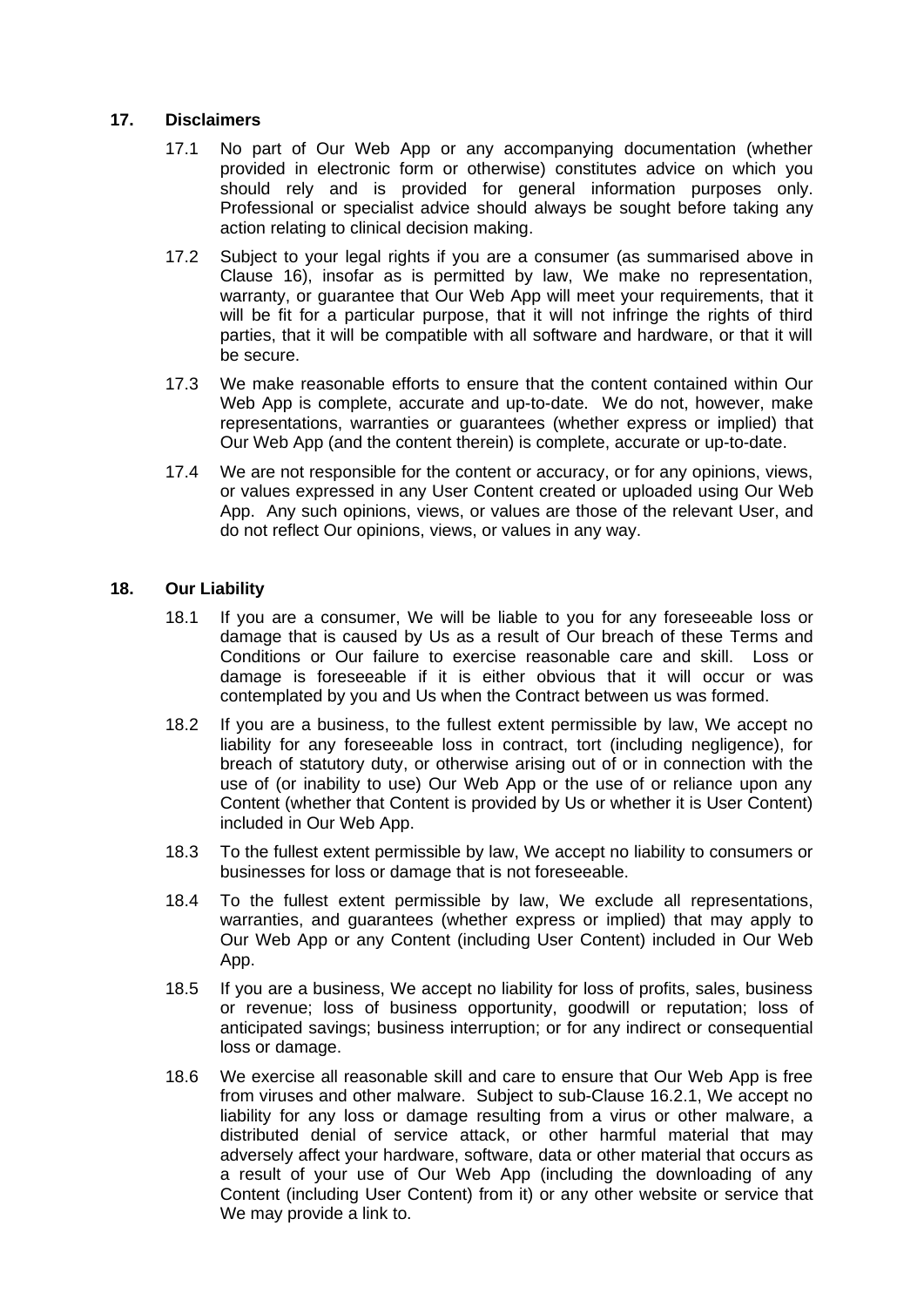- 18.7 We neither assume nor accept responsibility or liability arising out of any disruption or non-availability of Our Web App resulting from external causes including, but not limited to, ISP equipment failure, host equipment failure, communications network failure, natural events, acts of war, or legal restrictions and censorship.
- 18.8 Nothing in these Terms and Conditions excludes or restricts Our liability in any situation where it would be unlawful for us to do so including fraud or fraudulent misrepresentation, for death or personal injury resulting from negligence, or for any other forms of liability which cannot be excluded or restricted by law. For full details of applicable consumers' legal rights, including those relating to digital content, please contact your local Citizens' Advice Bureau or Trading Standards Office.

### **19. Viruses, Malware and Security**

- 19.1 We exercise all reasonable skill and care to ensure that Our Web App is secure and free from viruses and other malware. We do not, however, guarantee that Our Web App is secure or free from viruses or other malware and accept no liability in respect of the same, as detailed in sub-Clause 18.6.
- 19.2 You are responsible for protecting your hardware, software, data and other material from viruses, malware and other internet security risks.
- 19.3 You must not deliberately introduce viruses or other malware, or any other material which is malicious or technologically harmful either to or via Our Web App.
- 19.4 You must not attempt to gain unauthorised access to any part of Our Web App, the server on which Our Web App is stored, or any other server, computer, or database connected to Our Web App.
- 19.5 You must not attack Our Web App by means of a denial of service attack, a distributed denial of service attack, or by any other means.
- 19.6 By breaching the provisions of sub-Clauses 19.3 to 19.5 you may be committing a criminal offence under the Computer Misuse Act 1990. Any and all such breaches will be reported to the relevant law enforcement authorities and We will cooperate fully with those authorities by disclosing your identity to them. Your right to use Our Web App will cease immediately in the event of such a breach and, where applicable, your Account will be suspended and/or deleted.

### **20. Privacy and Cookies**

The Use of Our Web App is also governed by Our Privacy and Cookie Policies, available from www.therapyplaza.co.uk. These policies are incorporated into these Terms and Conditions by this reference.

# **21. Data Protection**

We will only use your personal information as set out in Our Privacy Notice available from www.therapyplaza.co.uk.

### **22. Communications from Us**

22.1 If you have an Account, We may from time to time send you important notices by email. Such notices may relate to matters including, but not limited to, service changes, changes to these Terms and Conditions, changes to Our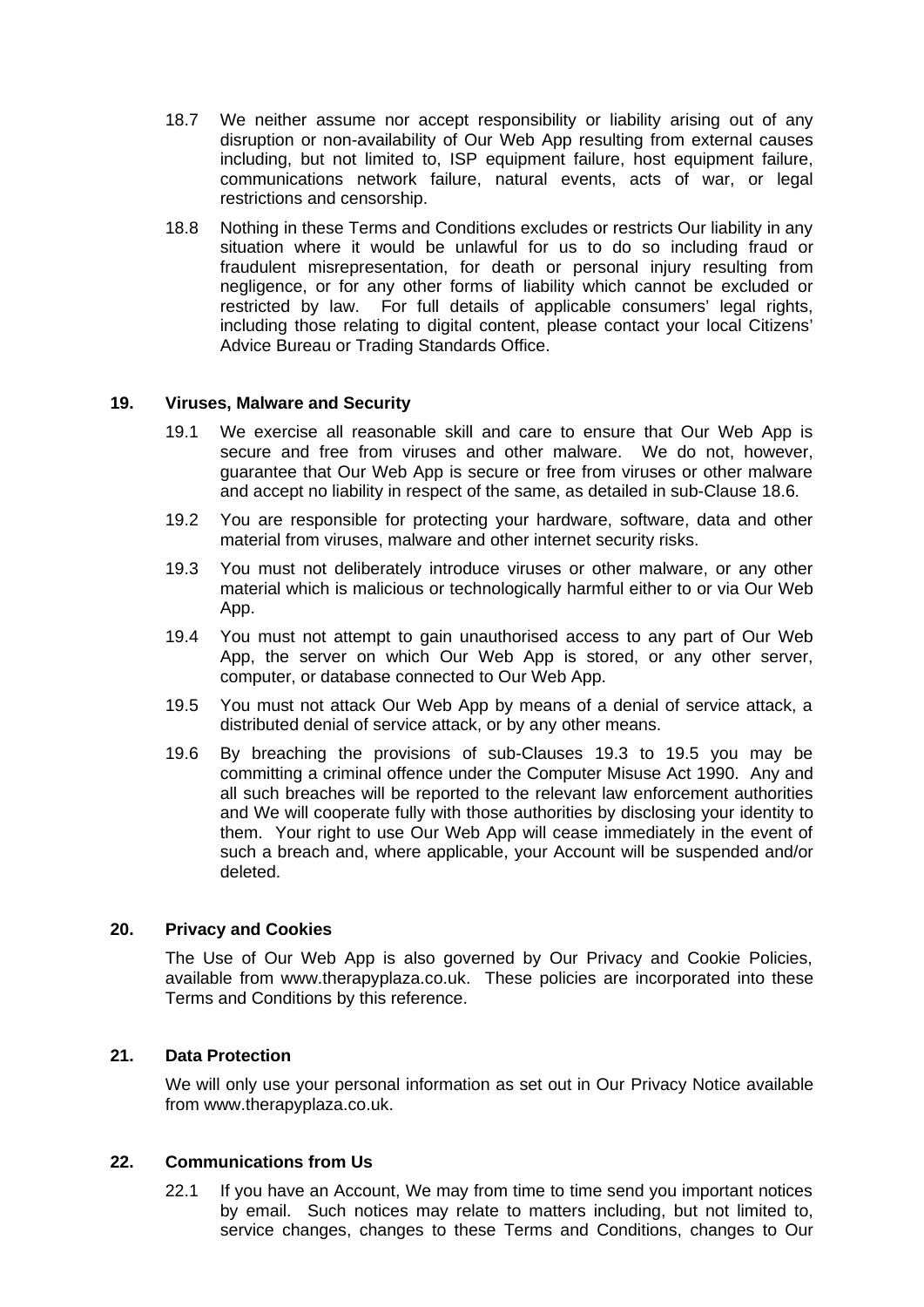Web App, and changes to your Account.

- 22.2 We will never send you marketing emails of any kind without your express consent. If you do give such consent, you may opt out at any time. Any and all marketing emails sent by Us include an unsubscribe link. If you opt out of receiving emails from Us at any time, it may take up to 10 business days for Us to comply with your request. During that time, you may continue to receive emails from Us.
- 22.3 For questions or complaints about email communications from Us (including, but not limited to, marketing emails), please contact Us at support@therapyplaza.co.uk or via www.therapyplaza.co.uk.

### **23. Other Important Terms**

- 23.1 We may transfer (assign) Our obligations and rights under these Terms and Conditions (and under the Contract, as applicable) to a third party (this may happen, for example, if We sell Our business). If this occurs, you will be informed by Us in writing. Your rights under these Terms and Conditions will not be affected and Our obligations under these Terms and Conditions will be transferred to the third party who will remain bound by them.
- 23.2 You may not transfer (assign) your obligations and rights under these Terms and Conditions (and under the Contract, as applicable) without Our express written permission.
- 23.3 The Contract is between you and Us. It is not intended to benefit any other person or third party in any way and no such person or party will be entitled to enforce any provision of these Terms and Conditions.
- 23.4 If any of the provisions of these Terms and Conditions are found to be unlawful, invalid or otherwise unenforceable by any court or other authority, that / those provision(s) shall be deemed severed from the remainder of these Terms and Conditions. The remainder of these Terms and Conditions shall be valid and enforceable.
- 23.5 No failure or delay by Us in exercising any of Our rights under these Terms and Conditions means that We have waived that right, and no waiver by Us of a breach of any provision of these Terms and Conditions means that We will waive any subsequent breach of the same or any other provision.

### **24. Changes to these Terms and Conditions**

- 24.1 We may alter these Terms and Conditions at any time. Any such changes will become binding on you upon your first use of Our Web App after the changes have been implemented. You are therefore advised to check this page from time to time.
- 24.2 In the event of any conflict between the current version of these Terms and Conditions and any previous version(s), the provisions current and in effect shall prevail unless it is expressly stated otherwise.

### **25. Contacting Us**

To contact Us, please email Us at support@therapyplaza.co.uk or by using any of the methods provided on Our contact page at www.therapyplaza.co.uk.

### **26. Law and Jurisdiction**

26.1 These Terms and Conditions, the Contract, and the relationship between you